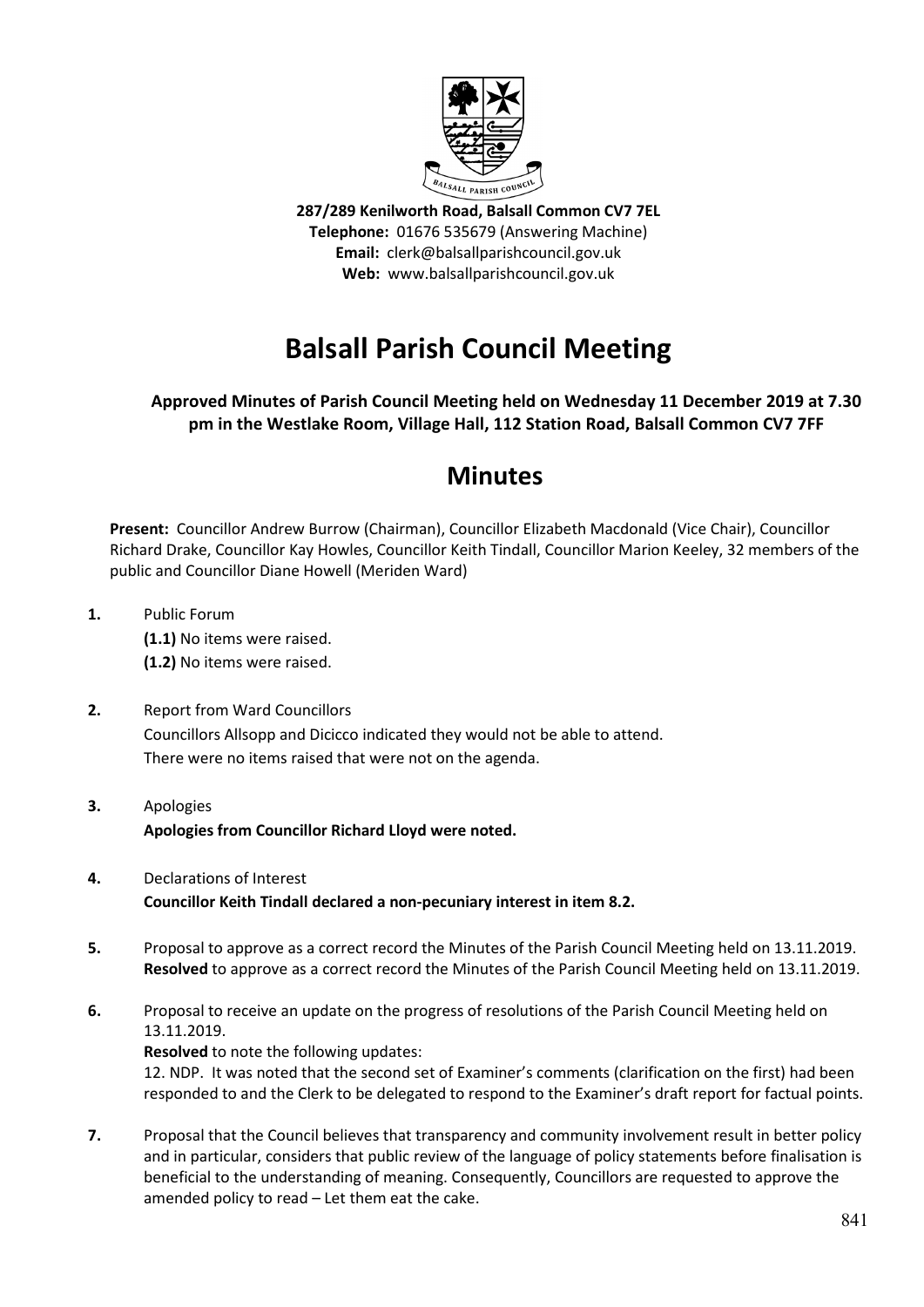Councillors and residents then ate the Christmas cake.

## **8. Planning Applications**

## **(8.1) PL/2019/02820/MINFHO**

Rivendell, 60 Balsall Street, Balsall Common, Solihull CV7 7FT [Ground floor rear extension including one single glazed door, two glazed sliding/folding doors,](https://publicaccess.solihull.gov.uk/online-applications/applicationDetails.do?keyVal=Q0I0Q3OE01100&activeTab=summary)  [one lantern light and two windows.](https://publicaccess.solihull.gov.uk/online-applications/applicationDetails.do?keyVal=Q0I0Q3OE01100&activeTab=summary) **Resolved** to make no comment

## **(8.2) PL/2019/02840/MINFHO**

107 Station Road, Balsall Common, Solihull CV7 7FG [Construction of a new residential vehicular access.](https://publicaccess.solihull.gov.uk/online-applications/applicationDetails.do?keyVal=Q0LAAUOEKIB00&activeTab=summary) **Resolved** to object on the basis of:

- Need has not been evidenced;
- Not in keeping with the street scene and local character (Policy BE. 4 Responding to Local Character, Balsall Parish Neighbourhood Plan) to establish a rear site entry;
- It would remove green amenity space contrary to Policy H. 4 Use of Garden Land, Balsall Parish Neighbourhood Plan; and
- Proposes a drop kerb and consequent reduction of on-street parking on Hawkswood Road that the use of the Village Hall on Station Road commonly generates.

## **(8.3) PL/2019/02755/MINFHO**

16 Bradley Croft, Balsall Common, Solihull CV7 7PZ

[Garage conversion, single storey front extension with canopy over, single storey rear extension](https://publicaccess.solihull.gov.uk/online-applications/applicationDetails.do?keyVal=PZXTWEOEK0Z00&activeTab=summary)  [and first floor side extension.](https://publicaccess.solihull.gov.uk/online-applications/applicationDetails.do?keyVal=PZXTWEOEK0Z00&activeTab=summary)

**Resolved** to make no objection but highlight and question the proposed window in the side wall and on the site boundary which is overlooking the neighbours property, contrary to the SMBC House Extension Guidelines SPD page 19: "The main impact upon neighbours …. and unreasonable loss of privacy from overlooking windows.."

## **(8.4) PL/2019/02822/PPFL**

60 Needlers End Lane, Balsall Common, Solihull CV7 7AB [Replacing existing dwellings at 60, 62 and 64 Needlers End Lane with 10 new dwellings, access](https://publicaccess.solihull.gov.uk/online-applications/applicationDetails.do?keyVal=Q0I7AXOEKFK00&activeTab=summary)  [road, landscaping, associated parking and boundary treatment.](https://publicaccess.solihull.gov.uk/online-applications/applicationDetails.do?keyVal=Q0I7AXOEKFK00&activeTab=summary)

**Resolved** to object as follows:

- The Planning Statement declares precedent however the previously approved application had smaller dwellings on a larger site as an existing garden area (58 Needlers End Lane) is now not included in the site area. The density of the dwellings is 25 p Ha, contrary to existing density and Policy 5 of the Solihull Local Plan.
- The amenity of surrounding properties will be adversely affected with plots 4, 5, 6, 7 & 8 occupied by 3 storey properties which will overlook 8 Winsford Close and 68 Needlers End Lane. The rear elevations of type 2 properties on plots 5 & 7 have floor to ceiling glass which will overlook adjoining properties especially 8 Winsford Close and the front elevations of proposed plots 7 and 8 will overlook the rear garden of 12 Winsford Close.
- There are concerns over drainage and whether a sustainable drainage plan has been completed. The development will increase hardstanding considerably in an area of already poor drainage. The retaining wall will raise the water table and cause increased water retention in the land of existing properties.
- The development is contrary to these policies:

Solihull Local Plan (SLP) Policy P15 Securing Design Quality and Balsall Parish NDP Policy BE.4 Responding to Local Character. The proposed development is not in keeping with the 2 storey houses with garages that exist in the area.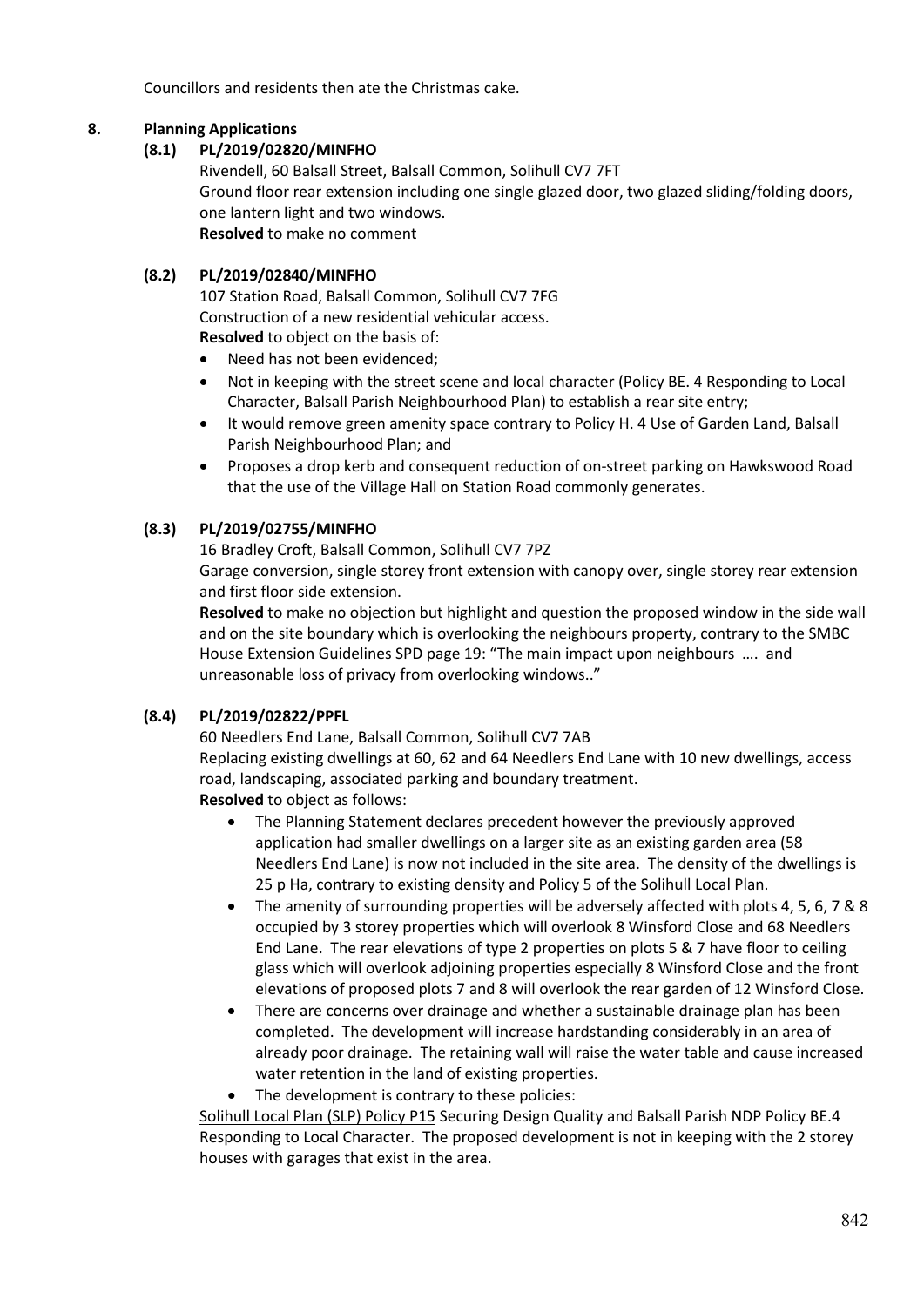Balsall Parish NDP Policy H.2 Infill within the Built up Area Boundary as it does not positively contribute to the character of the village nor is it modest and in proportion to the size of the site and does not respect the context and amenity of neighbouring properties.

Balsall Parish NDP Policy H.4 Use of Garden Land as the development will not:

a) Preserve or enhance the character of the area, particularly with particular regard to the preservation and enhancement of the mature garden landscape with retained trees – the mature Eucalyptus on the boundary of 10 Winsford Close is not marked and could be adversely affected by the development.

b) Introduce an appropriate form of development but be at odds with the existing settlement pattern establishing and retaining open space between dwellings as the new dwellings are large detached units, 8 of which are in close proximity to one another.

c) Protect the amenity of neighbouring properties especially 8, 10 & 12 Winsford Close. d) Provide satisfactory arrangements for access and off-road parking - the units are large, 50% identified as 5 bedroom with no garages and only 2 spaces per property. Policy BE.9 of Balsall Parish NDP recognises that the levels of car ownership in this area are significantly higher than the national or borough average and that at least 3 off-road parking places (excluding garages) are provided for new four or more bedroom dwellings.

## **(8.5) PL/2019/00772/MINFDW**

88 Station Road, Balsall Common, Solihull CV7 7FL

Demolition of part of 90 Station Road and erection of 4 No. five bedroom detached houses together with access and ancillary site works (Resubmission of PL/2018/02561/MINFDW). **Resolved** to strongly object to this proposal on the following grounds:

The development is contrary to the following policy documents:

1. Solihull Local Plan Policies

Policy P14 Amenity, principle i) Permit development only if it respects the amenity of existing and proposed occupiers and would be a good neighbour.

Policy P15 Securing Design Quality, in particular the following principles: i) Conserves and enhances local character, distinctiveness and streetscape quality and ensures that the scale, massing, density, layout, materials and landscape of the development respect the surrounding natural, built and historic environment; vi. Integrates the natural environment within the development through the provision of gardens, quality open space.

Policy P9: Climate Change, Securing Design Quality principle ii) Ensures that new development achieves the highest possible standard of environmental performance through sustainable design and construction and the location and layout of the development on accordance with the guidance provided in Policy P9.

Policy P18: Health and Well-being - Development proposals should incorporate planting, trees, open spaces and soft surfaces wherever possible in order to secure a variety of spaces for residents.

Para 5.5.2 - Protecting the environmental quality and attractiveness of the mature suburbs, including garden areas where these contribute to character.

2. [New Housing in Context SPG \(2003\)](http://www.solihull.gov.uk/Portals/0/Planning/LDF/New_Housing_in_Context_SPG_2003.pdf)

4.1 All new development in existing residential areas will be required to respect, maintain or enhance local distinctiveness and character.

3. [Housing Development Guidelines SPG \(1994\)](http://www.solihull.gov.uk/Portals/0/Planning/Housing_Development_Guidelines.pdf)

Page 5: Highway Matters – point (4)

Page 6: Highway Matters point (3) (6) (7)

Page 11: Design and Integration – paras 3 and 6

Page 12: Houses and the Spaces Around Them – points (2) (3) – 'normally an individual house should not occupy more than a third of the plot', 'length of back gardens should be at least 11m or 5m for each storey'.

4. [Meeting Housing Needs \(inc. Affordable Housing\) SPD \(2014\)–](http://www.solihull.gov.uk/Portals/0/Planning/LDF/Meeting_Housing_Needs_SPD_Final.pdf) Addendum Policy P4 a)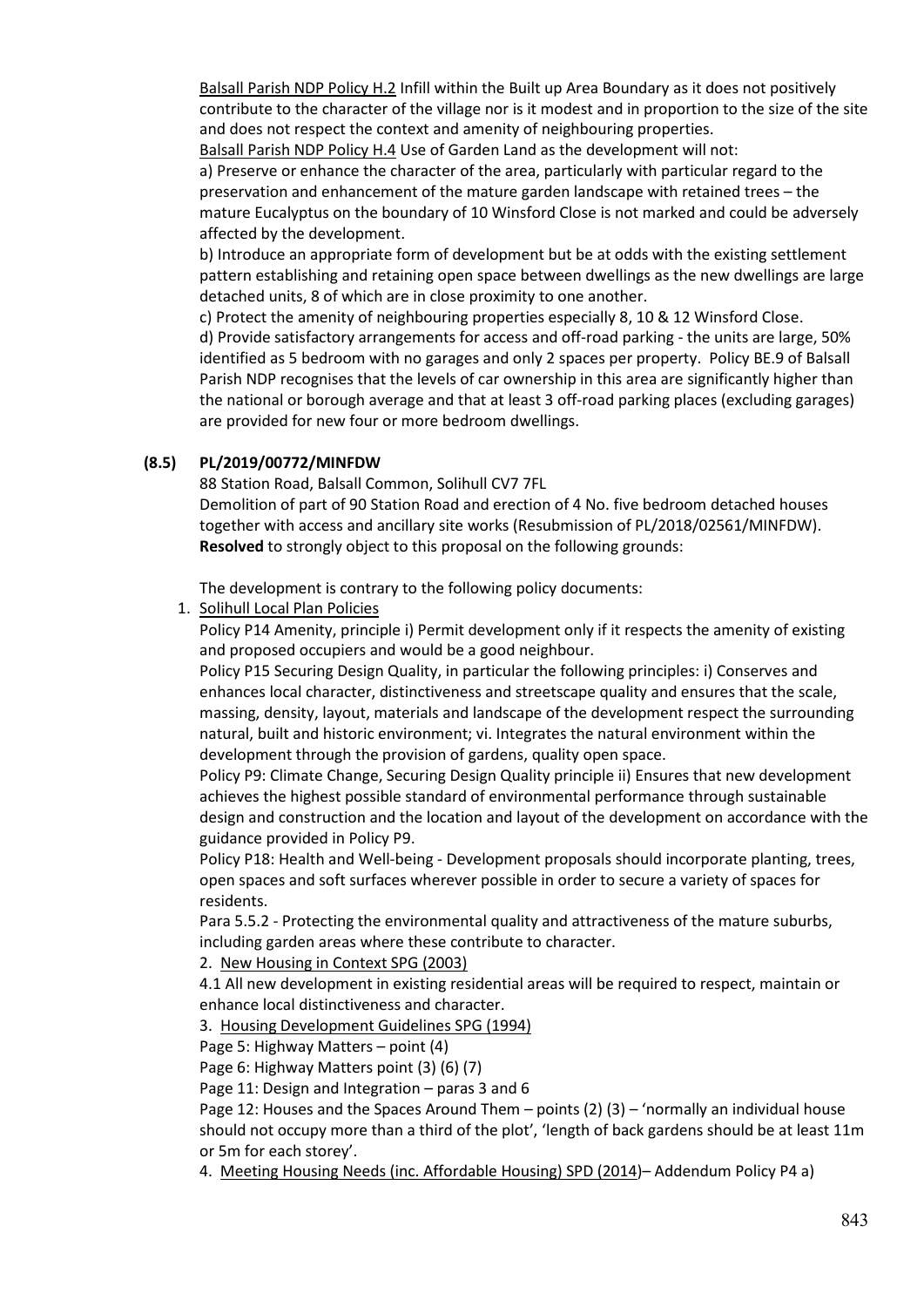Statement of M. Collyer, Affordable Housing "Contributions will be expected to be made in the form of 40% affordable dwelling units" this would translate to 2 of the 5 being social rent or shared ownership.

5. Balsall Parish Neighbourhood Development Plan emerging policies:

Policy H.2: Infill within the Village Boundary –

Limited infilling within the Village Boundary as shown on Figure 4 will be supported in principle, provided that the development:

a) Positively contributes to the character of the village;

b) Is modest and in proportion to the size of the site and designed to respect the context and amenity of neighbouring properties as well as the wider village; and

c) Conforms to the design and character standards (Policies BE.4 and 5) outlined in this Plan. Policy H.5: Use of Garden Land

Development on garden land within the Built up Area boundary will only be supported if it can be demonstrated that proposals will:

a) Preserve or enhance the character of the area, and particularly to preserve and enhance the mature garden landscape with retained trees. There must be a full assessment to British Standard 5837:2012 Trees in relation to design, demolition and construction recommendations should be use to plan all developments;

- b) Not introduce an inappropriate form of development which is at odds with the existing settlement pattern establishing and retaining appropriate open space between dwellings;
- c) Not significantly and demonstrably harm the amenity of the host dwelling and neighbouring properties;
- d) Provide satisfactory arrangements for access and off road parking; and
- e) The proposal would not conflict with any other policies in this Plan.

Policy BE.3: Design

All development proposals must demonstrate how local character has been taken into account during the conception and evolution of a design. Proposals that do not positively contribute to local character will not be supported.

All development proposals will be expected to demonstrate how the design has been influenced by the need to plan positively to reduce crime and the fear of crime and how this will be achieved.

All developments will be expected to demonstrate how the design has been influenced by the need to plan for a positive impact on public health.

The density of development must enhance the character and quality of the local area whilst preserving the amenity of neighbouring residential homes.

Residential development within the curtilage of dwelling houses will be supported if the design respects the character and appearance of the immediate character zone and there would be no unacceptable harm to the living conditions of nearby occupiers. (see Plan Character Assessment Zone F).

Policy BE.4: Responding to Local Character

All development proposals must demonstrate how local character has been taken into account during the conception and evolution of a design in accordance with the following principles:

- a) Be compatible with the distinctive character of the area, respecting the local settlement pattern, building styles and materials;
- b) Be of a density that is in keeping with the character of the surrounding development and landscape;
- c) The height of new buildings should not be higher than buildings in the intermediate locality with the exception of the village centre (Character Assessment zone K) and within the Solihull Local plan strategic housing sites, at location that are NOT adjacent to existing dwellings and away from site boundaries adjacent to open countryside, where taller feature buildings that add interest and increase the efficient use of land can be considered;
- e) Protect or enhance landscape and biodiversity by incorporating high quality native landscaping, retaining existing hedges and where necessary replacement hedges must be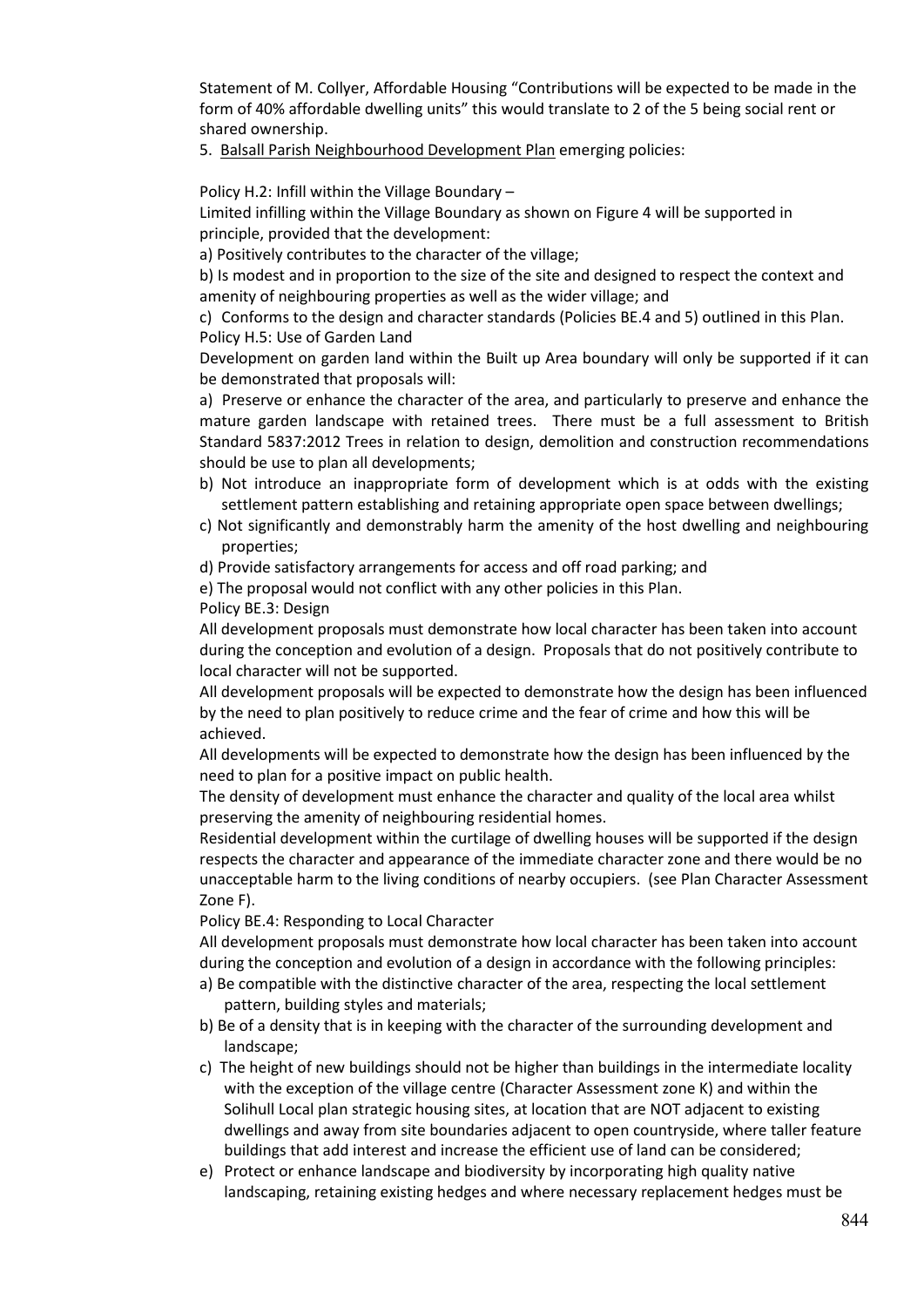incorporated in new developments. It is preferable that hedges are provided rather than brick walls to enhance the green infrastructure of the neighbourhood area;

- j) Have regard to the impact on tranquillity; and
- k) Do not increase the risk of flooding, including that from surface water, within the village or exacerbate foul drainage capacity problems.

Proposals that do not positively contribute to local character will not be supported. Policy BE.8: Highway Safety

New development in the Neighbourhood Area should allow for sufficient off-road parking and not adversely impact levels of safety particularly for pedestrians and cyclists. All new development will be expected to demonstrate that:

c) There is adequate off-road parking to serve the development in accordance with Policy BE9;

d) There is safe access, egress and appropriate visibility to serve the development; and

e) Existing on-street parking problems are not exacerbated by the development.

Proposals which fail to demonstrate the above will not be supported.

Policy BE.9: Local Parking Standards

All new development should demonstrate that there is adequate provision for off-road parking. All new dwellings must provide at least one off-road parking space for each one bedroom dwelling, at least two off road parking places for each two and three bedroom dwelling (excluding garages but including car ports). Additionally, dwellings should provide secure storage space for cycles.

At least one electric vehicle charging point must be installed to each new dwelling.

Summary of written and verbal objections received by Balsall Parish Council from residents providing evidence to support the objection:

- There is no commitment to sustainable sources of energy or design and construction methods.
- Borders of the development are up to boundaries of adjacent properties, some at 2m (beyond in some cases).
- Location of the access road has an adverse effect on the amenity of 90 and 92 Station Road.
- The houses are neither social nor affordable nor meet the Borough need for smaller homes.
- Proposed houses are typically larger than those in the locality and have smaller gardens.
- The removal of the trees already taken place some estimating the felled trees as 100yrs old, some were believed to be 150 – 200yrs old.
- Borders of the development are up to boundaries of adjacent properties, some at 2m (beyond in some cases).
- Site contains an old outhouse with bats in residence which does not appear to have been assessed for signs by the bat survey work.
- Too many properties in a cramped layout immediately adjacent to boundaries.
- The scale and mass of the dwellings at 3 storeys does not conserve or enhance the local character (predominately 2 storeys).
- The properties are too high in comparison with those in the neighbourhood and will dominate existing properties.
- No space for landscaping.
- The properties will overlook neighbours.
- The parking provision is insufficient.
- The development is in breach of covenant deeds for 88 and 90 covering the density of their plot development and a restriction on building within 7 yards of the boundary (no 88).
- Roofs are higher than the neighbouring properties to enable a second storey, this is not in keeping with the area.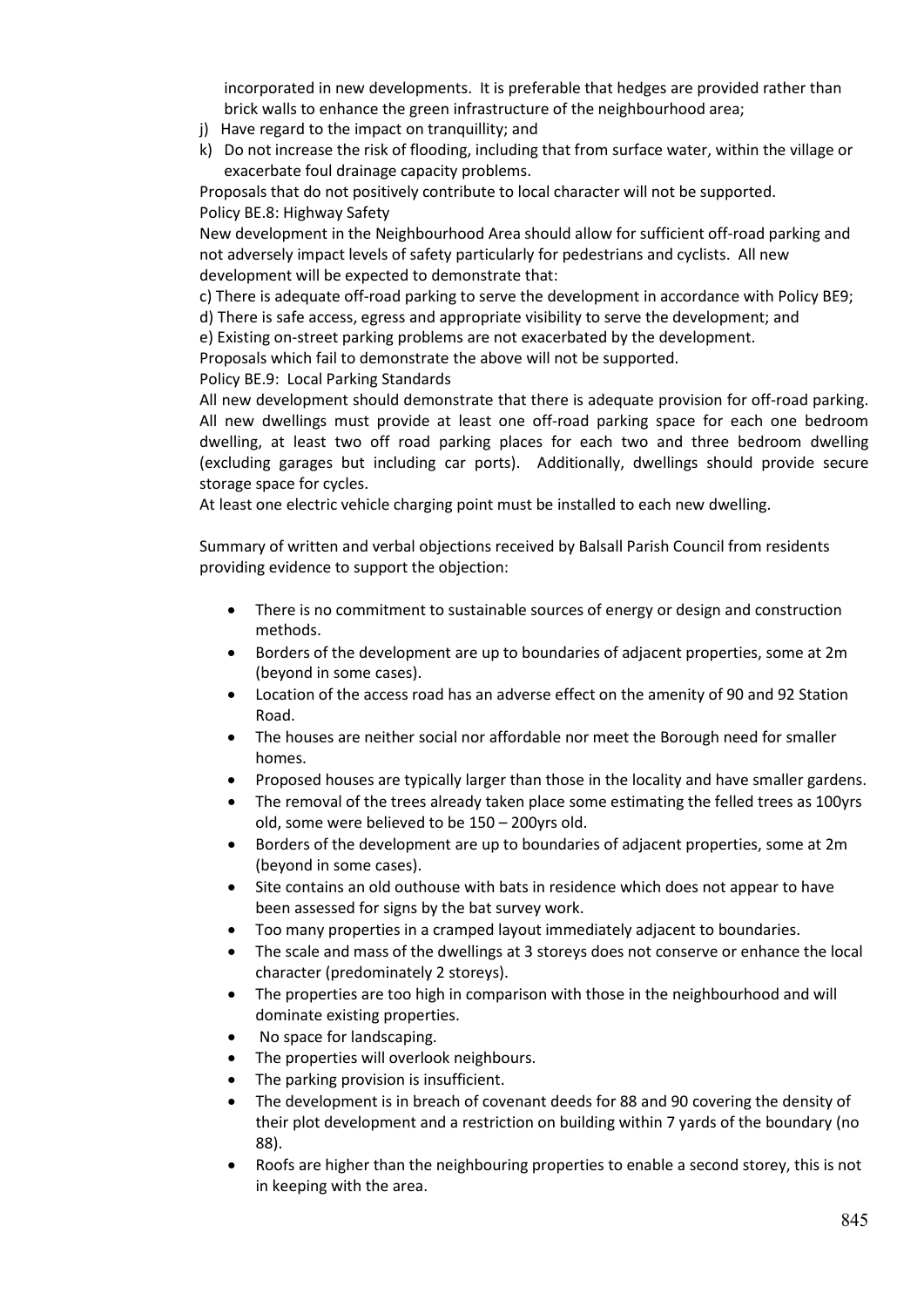- Privacy issue because windows overlooking neighbouring existing properties.
- Out of character with the housing density in this the area.
- Spaces between properties is out of character with others in the vicinity.
- Overbearing visual impact, ridge lines of proposed dwellings are up to 2.2m higher than existing properties in Stoneton Crescent and neither are they subservient to Station Road properties.
- Development is disproportionate to the size of land.
- Access road safety due to the narrow width and lack of pavement.
- Surface water concerns, exacerbation of drainage problems for existing properties.
- No room for visitors and tandem parking which will jam up the turning heads.
- Likely parking overflow onto Station Road, already has been a fatality due to a parked car, any reversing out of the private drive will be out onto a blind bend.

#### **(8.6) PL/2019/02945/MINFHO**

716A Kenilworth Road, Balsall Common, Solihull CV7 7HD Dormer construction/loft conversion to form en suite bathroom. **Resolved** to make no objection.

#### **(8.7) PL/2019/03003/PPFL**

115 Station Road Balsall Common Solihull CV7 7FG Erect 2 No. dwellings within the grounds of 115 Station Road, Balsall Common, Solihull, CV7 7FG (resubmission of previously withdrawn application PL/2019/02406/PPFL)

**Resolved** to object on the following basis:

The proposal leads to over development of a narrow site providing significantly less than the SMBC Housing Development Guidelines SPG for new development for a back garden which states p12: "The length of the back garden should not normally be less than 11 metres or 5 metres for every story of the dwelling to which they relate whichever is the greater". The back garden in common parlance the garden 180 degrees from the front garden. This guidance is designed to produce adequate separation of properties, in this case from numbers 48 to 52 Greenfield Avenue. The absence of any meaningful back garden between the proposed properties and those on Greenfield Avenue breaches this requirement.

Consequently the amenity of properties 48 to 52 Greenfield Avenue would be severely impacted contrary to the Solihull Local Plan 2013 Policy P14 Amenity para i.. This is particularly the case due to the provision of opening windows allowing overlooking of the properties on Greenfield Avenue.

The layout also provides an inappropriate scale and massing on the garden border of the houses on Greenfield Avenue contrary to good design principles laid down in SLP Policy P15 Securing Design Quality.

The application proposes the removal of mature trees and shrubs particularly on the border with Dunchurch Close properties (numbers 4 and 5) to provide space for the development contrary to SLP Policy P14 iv and Policy P15 v which require the retention of hedges and trees and the conservation of landscape quality and biodiversity respectively. Indeed, Policy P15 v seeks enhancement in biodiversity which this planning application fails to provide.

SLP Policy P15 iv and Policy 11 require suitable & sustainable rain/surface water management. This site slopes towards the houses on Greenfield Avenue. The sub soil is not water porous and there is already evidence of excess water migrating into the gardens of number 48-52 from this site. The scale of the building relative to the size of the land, inadequate provision for sustainable drainage when it is predicted that rainfall will be heavier as the climate changes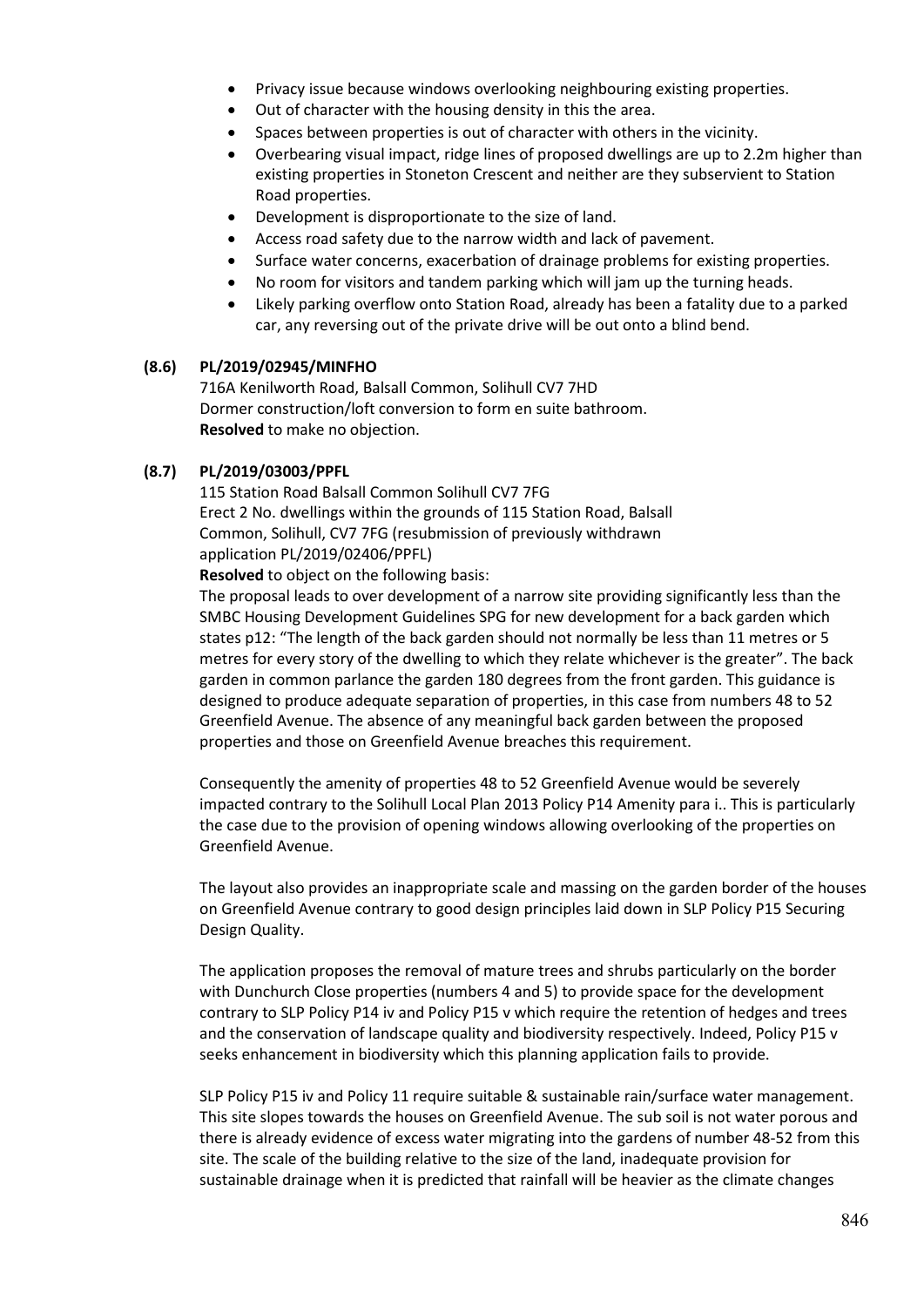causing more flooding and need for improved drainage. The proposed building will reduce natural drainage by creating impermeable surfaces. The proposal also proposes the removal of a willow, a species of tree know to reduce groundwater, and the removal of other trees will also reduce soil permeability and drainage.

The proposal does not enhance local character and distinctiveness as required by SLP Policy P4 paragraph 4. It reduces that distinctiveness by providing houses without back gardens separating them from their neighbours which are part of the local character.

SLP Policy P10 paragraph 6 requires developers to demonstrate that the proposed development to deliver a net gain or enhancement to biodiversity. This proposal does not do that. It proposes significant reduction in trees and shrubs.

The development is contrary to the Balsall Parish Neighbourhood Development Plan emerging policies:

#### Policy H.5: Use of Garden Land

Development on garden land within the Built up Area boundary will only be supported if it can a) Preserve or enhance the character of the area, and particularly to preserve and enhance the mature garden landscape with retained trees. There must be a full assessment to British Standard 5837:2012 Trees in relation to design, demolition and construction recommendations should be used to plan all developments;

b) Not introduce an inappropriate form of development which is at odds with the existing settlement pattern establishing and retaining appropriate open space between dwellings; c) Not significantly and demonstrably harm the amenity of the host dwelling and neighbouring properties;

d) Provide satisfactory arrangements for access and off road parking; and

e) The proposal would not conflict with any other policies in this Plan.

The proposal is close to the fence i.e. close to neighbouring properties as there is no back garden, the plot arrangement is contrary to the existing form of development, the turning circle for vehicles moving off the driveways is limited due to the restricted off road tandem parking arrangement proposed.

#### Policy BE.4: Responding to Local Character

All development proposals must demonstrate how local character has been taken into account during the conception and evolution of a design in accordance with the following principles:

e) Protect or enhance landscape and biodiversity by incorporating high quality native landscaping, retaining existing hedges and where necessary replacement hedges must be incorporated in new developments. It is preferable that hedges are provided rather than brick walls to enhance the green infrastructure of the neighbourhood area; and

k) Do not increase the risk of flooding, including that from surface water, within the village or exacerbate foul drainage capacity problems.

Proposals that do not positively contribute to local character will not be supported.

The proposal does not provide for landscaping around the development to enhance landscape and biodiversity, the removal of trees and increase in hard landscaping/driveway will increase the risk of flooding from surface water.

#### Policy BE.8: Highway Safety

New development in the Neighbourhood Area should allow for sufficient off-road parking and not adversely impact levels of safety particularly for pedestrians and cyclists. All new development will be expected to demonstrate that:

c) There is adequate off-road parking to serve the development in accordance with Policy BE9; See below.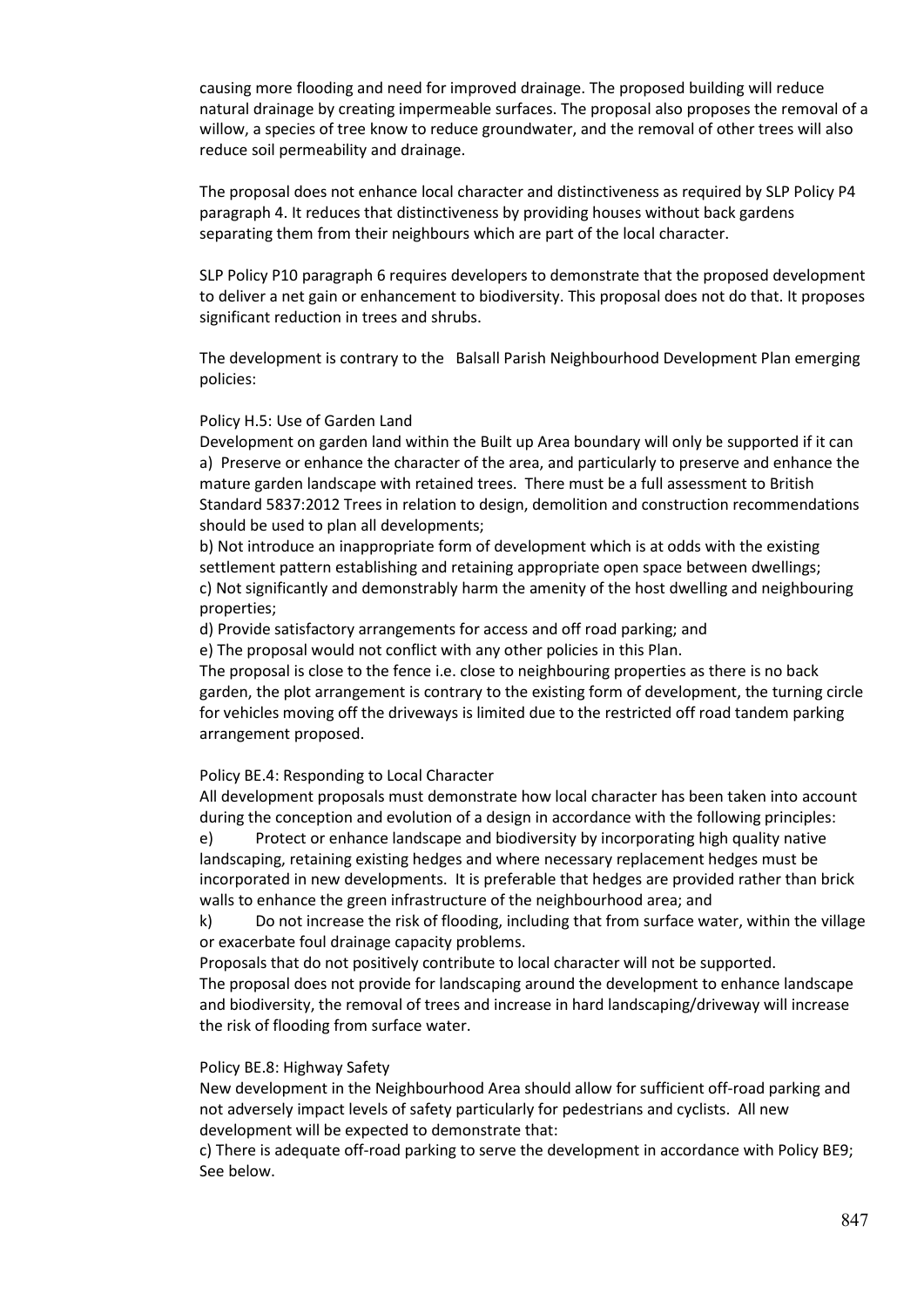Policy BE.9: Local Parking Standards

All new development should demonstrate that there is adequate provision for off-road parking. All new dwellings must provide at least one off-road parking space for each one-bedroom dwelling, at least two off road parking places for each two- and three-bedroom dwelling (excluding garages but including car ports). Additionally, dwellings should provide secure storage space for cycles.

At least one electric vehicle charging point must be installed to each new dwelling. As four-bedroom dwellings with no garage or car port, the provision of two tandem spaces per dwelling with a shared manoeuvring space between them, the parking standards do not comply with this policy.

## **9. Facilities**

**(9.1)** Proposal to note the outcome of the annual inspection of Council assets and to resolve on actions 2, 4, 10, 32, 36 and the budget allocation for these items.

**Resolved** to note the outcome of the annual inspection of Council assets. The following actions were agreed:

Item 2: Lych Gate war memorial - £500 in 2019/20 budget to provide for necessary repair to roof.

Item 4: Works to be undertaken subject to budget provision.

Item 10: Bus shelter outside Lady Katherine School - £800 authorised to obtain a report on cleaning/repairs and these taking place.

Item 32: Item 9.2 on this agenda.

Item 36: Fitness bars, Oakley Green, agreed to nominate Councillor Keeley to organise a consultation exercise the extent of its use before considering further action.

Item 44: Oakley playground swing set, agreed to not replace this following a weight test of c160kg and no evidence of rust affecting the structure indicating the swing set is safe. The swing seats are to be replaced and the matting repaired.

It was noted that the Parish Council notice board on Station Road is in a poor state of repair. Clerk to cost a replacement. Notice boards (2) to be added to the list of Council assets.

- **(9.2)** Proposal to reduce the height to 2m of the park/shared hedges adjacent to nos 11 and 15 Needlers End Lane from the park railings to in line with the rear wall of each house. **Resolved** to reduce the height to 2m of the park/shared hedges adjacent to nos 11 and 15 Needlers End Lane from the park railings to in line with the rear wall of each house. Clerk to obtain an estimate for the work from the Council's contractor for grounds maintenance and is authorised to place an order up to the value of £800.
- **(9.3)** Proposal to permit the planting and dedication of a tree (native fruit species) at Temple Balsall Cemetery to replace a dead tree and permit the placing of a plaque of no more than 3x3 inches at the tree's base. The installation costs are to be borne by the applicant, the removal of the dead tree to be undertaken by the Council's grounds contractor at the standard hourly labour charge, the design of the plaque to be agreed with the Council and a fee of £60 charged. **Resolved** to agree the planting and dedication of a tree (native fruit species) at Temple Balsall Cemetery to replace a dead tree and permit the placing of a plaque of no more than 3x3 inches at the tree's base. Clerk to agree the plaque wording which is to be fixed to a post sufficiently high enough as to not obstruct grounds maintenance. The applicant to meet all costs including removal of the dead tree and the Council is to charge a fee of £60.
- **(9.4)** Proposal to establish a Working Group for the Cemetery to report back to the Parish Council on services provided and charging. **Resolved** to establish a Working Group for the Cemetery to report back to the Parish Council on services provided and charging. Councillors Drake, Keeley and Burrow are nominated to the Working Group.
- **10.** Proposal to approve budget figures and precept. **Resolved** to approve Option B, adding £4,000 as a contingency but not use this sum to calculate an increase in general reserve and £100 to be projected for bank interest in 2020/21.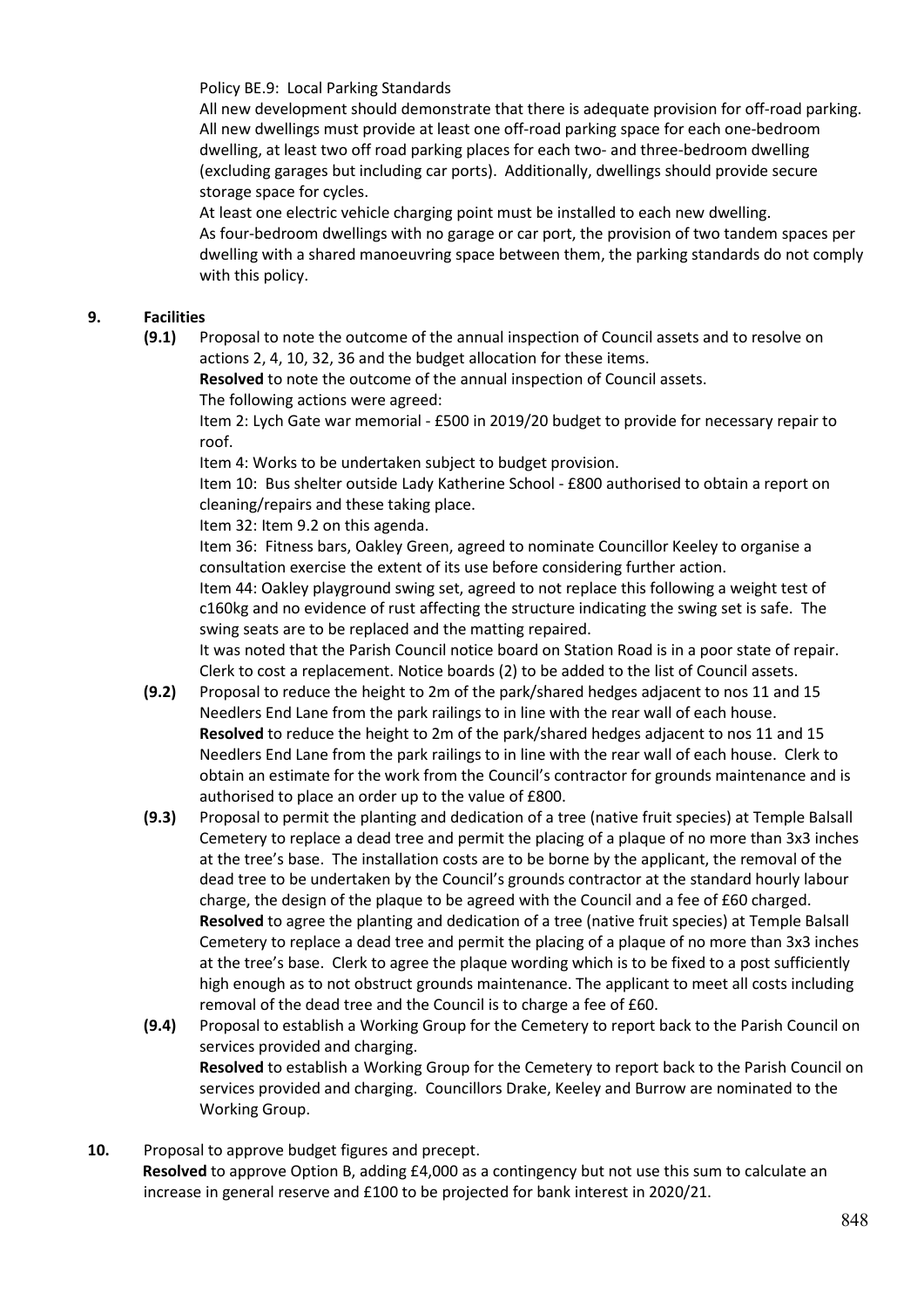It was agreed to issue an explanation of the content of the budget for residents through The Communicator and Bugle and to request SMBC insert an explanation for the precept increase when distributing to householders. Councillor Burrow to draft a document.

**11.** Proposal to consider a draft proposal for Managed Open Space between the Kenilworth Road and Windmill Lane.

A member of the public presented a proposal for Managed Open Space between the Kenilworth Road and Windmill Lane, having circulated a summary of the proposal for Councillors. **Resolved** to add to the remit of the Village Centre Working Group looking at infrastructure requirements, the consideration of green infrastructure questions in the proposed survey. It was agreed to look at the survey outcome positively and bring the infrastructure report findings, including for green infrastructure to a meeting of the Parish Council before submission to SMBC.

**12.** Proposal to consider measures and actions for the improved maintenance of the Village Centre public areas.

**Resolved** to defer this item to the January meeting of the Parish Council. Councillor Tindall to detail the proposal to be considered.

**13. (13.1)** Proposal to request that the Meriden Ward Councillors seek to ensure that the Community Infrastructure Levy (CIL) of £12,445.05 arising from house building developers and collected by and liable to SMBC, is spent to expand the Library car park in accordance with a plan agreed in full consultation with the Parish Council and drawn up by the SMBC Highways Services, Managed Growth and Communities.

Correction to the above figure – £12,445.05 should read £70,521.95.

**Resolved** to request the Meriden Ward Councillors seek to encourage that the Community Infrastructure Levy (CIL) of £70,521.95 arising from house building developers in Balsall Common and collected by and liable to SMBC, is spent to expand the Library car park in accordance with a plan agreed in full consultation with the Parish Council and drawn up by the SMBC Highways Services, Managed Growth and Communities.

**(13.2)** Proposal to affirm the Council's willingness to meet a share of the cost in the same proportion as CIL received i.e. Balsall Parish Council 15%, SMBC 85%. Balsall Parish Council has received CIL of £10,263.48 and £2,181.57 is to be paid in May 2020 and by implication, SMBC will have received £70,521.95 by May 2020.

**Resolved** to confirm that Balsall Parish Council are willing to meet a share of the cost of expanding the capacity of the Library carpark (as resolution 13.1 above) in the same proportion as CIL received i.e. Balsall Parish Council 15%, SMBC 85%.

**14.** Proposal to receive a verbal update on Balsall Common in Bloom.

Councillor Burrow presented an update indicating that the Library garden proposal produced by the group and circulated to Councillors has been passed to SMBC to seek approval to the works. Once public consultation has been completed the final scheme will be considered by Parish Council to consider implementing the project, using direct procurement of materials and services as required. It is intended that volunteers will construct the scheme.

- **15. (15.1)** Proposal to receive a verbal update on the planned joint VE Day event and to note that the Parish Council assume a cost of £6,000 split 64% to Balsall ie £3,840 and 36% to Berkswell ie £2,160 as per the joint agreement approved at Council on 13.11.19. The event costs are to be directly procured by the parish councils as described in the joint agreement. Council to note that a Lottery bid for £1,000 has been made and if successful will be used to offset these costs. Councillor Burrow provided an update on the VE Day plans:
	- Event will run from 1.00pm to 5.00pm on 8 May 2020.
	- Road closure for Station Road between Meeting House Lane and the A452 roundabout on 8 May 2020 between the hours of 8.00am and 8.00pm to be applied for from SMBC.
	- Tables and chairs to be provided for the public to bring their own food and drink.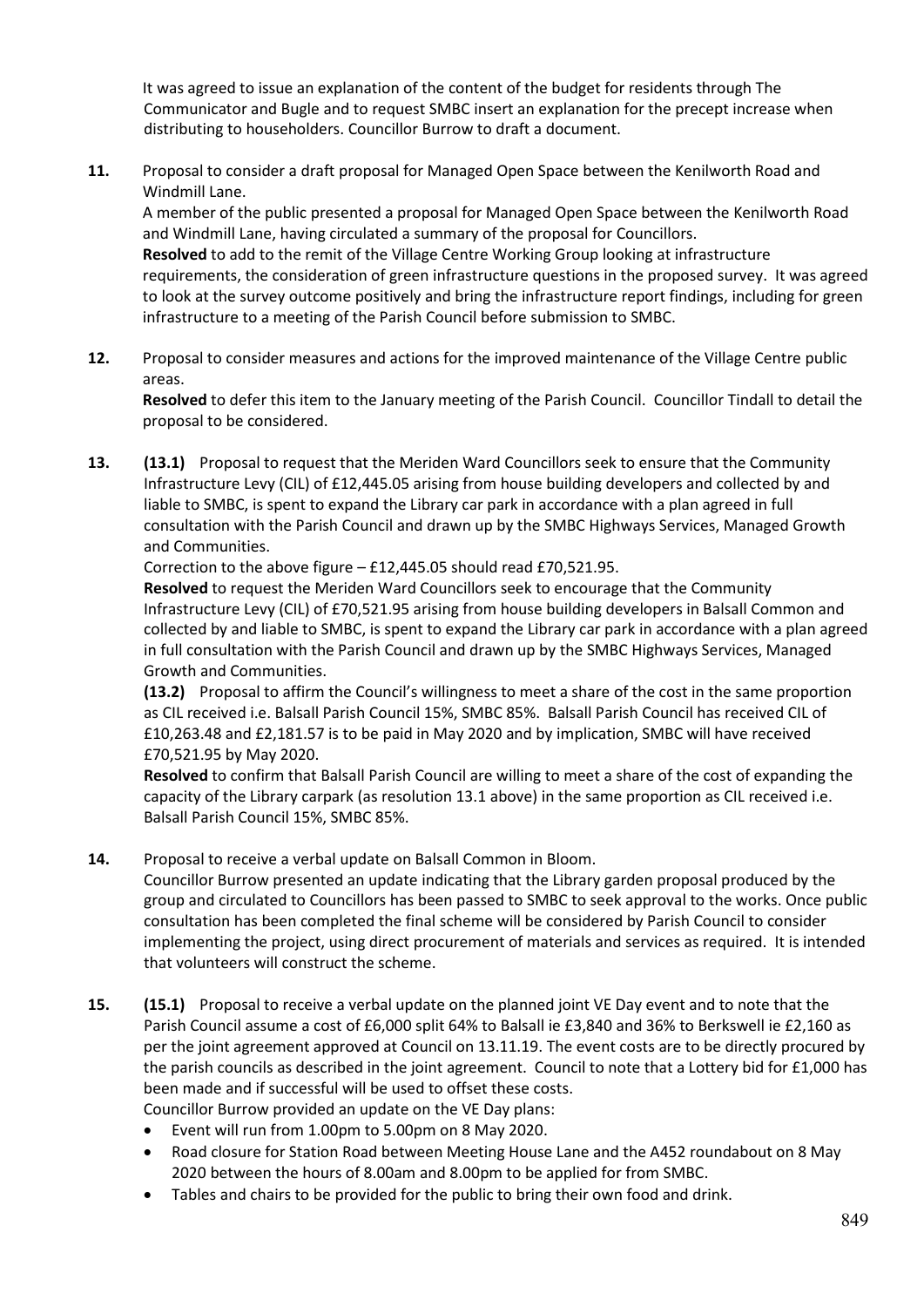- Village food outlets will be approached to see if they would like to open during the event.
- College to be approached with a view to supplying food from stalls for sale.

**(15.2)** Proposal to nominate Councillor Andrew Burrow to the membership of the Working Group, noted as Richard Coles, Sally Coles, Malcolm Briggs, Laurie Brown, Lorraine Horlor, Jim Ellis, Phil Daiper, Joy Fine, Dave Burge, Katrina Ritters and Sue Hodson.

**Resolved** to nominate Councillor Andrew Burrow to the membership of the VE Day Working Group.

**16. (16.1)** Proposal to contact Johnsons Coaches who operate the numbers 87 and 88 bus routes, following their decision to cease their service to Meer End from 06.01.2020 and amend the routes to include Holly Lane which has an extremely poor road surface, and considerable congestion around the St Peters Church junction when parents are taking or collecting children from school.

**Resolved** to authorise Councillor Keeley on behalf of the Parish Council to talk raise concerns with TfWM and Johnsons Coaches and to write to SMBC to clean up the double yellow lines near the Holly Land, Kelsey Lane junction and use a traffic enforcement officer to act on inappropriate school parking. **(16.2)** Proposal to contact SMBC Highways Service to request the urgent repair of Holly Lane road surface.

**Resolved** to contact SMBC Highways Service to request the urgent repair of Holly Lane road surface, Councillor Keeley to provide photos of the areas in need of repair.

**(16.3)** Proposal to seek from TfWM (copied to Johnsons Coaches) the installation of recognised bus stops at the junction of Table Oak Lane, Oldwich Lane East, Fen End Rd and Honiley Rd, as well as the desire of passengers to be able to track the position of service buses in real time via the internet. **Resolved** to seek the installation of recognised bus stops at the junction of Table Oak Lane, Oldwich Lane East, Fen End Rd and Honiley Rd, as well as the desire of passengers to be able to track the position of service buses in real time via the internet. Councillor Keely to liaise with Councillor Lloyd to progress this.

**17.** Proposal that the Parish Council annually from November 2020 organise a short act of remembrance at the Temple Balsall cemetery on a weekday on or about 11th November and engage with appropriate local schools and organisations.

**Resolved** to organise annually from November 2020 a short act of remembrance at the Temple Balsall cemetery on 11th November or the nearest weekday to it and engage with appropriate local schools and organisations.

## **18. Accounts:**

**(18.1)** Proposal to note the Bank Reconciliation for the period 01.11.19 – 30.11.19 and the bank cash balance.

**Resolved** to note the Bank Reconciliation for the period 01.11.19 – 30.11.19 andthe bank cash balance of £114,076.44.

**(18.2)** Proposal to note the Cashbook for November 2019.

**Resolved** to note the Cashbook for November 2019.

**(18.3)** Proposal to approve the list of Regular Payments made using General Power of Competence for November 2019 as listed below.

**Resolved** to approve the list of Regular Payments made using General Power of Competence for November 2019 as listed below.

| Date     | SO/DD | Payee                | <b>Budget</b>                       | Gross  | VAT  |
|----------|-------|----------------------|-------------------------------------|--------|------|
|          | SO.   | R Westwood           | Administration - office rent        | 635.00 |      |
| 01.11.19 |       |                      |                                     |        |      |
| 06.11.19 | DD    | Vodaphone Ltd        | Administration - telephone internet | 28.79  | 4.80 |
| 21.11.19 | DD    | <b>Smart Pension</b> | Staff/salaries/pension              | 750.93 | 0    |
|          |       |                      |                                     |        |      |
| 26.11.19 | DD    | Water Plus Ltd       | Cemetery - water services           | 18.96  | 0    |
|          |       |                      |                                     |        |      |

**(18.4)** Proposal to authorise the following invoices for payment.

| Date     | Cheaue | Pavee                | <b>Budget</b>            | Gross  | <b>VAT</b> |
|----------|--------|----------------------|--------------------------|--------|------------|
|          | no.    |                      |                          |        |            |
| 11.12.19 | 100262 | D M Payroll Services | Audit & Accountancy fees | 47.50  |            |
| 11.12.19 | 100263 | AMS                  | Playground Inspections   | 315.00 |            |